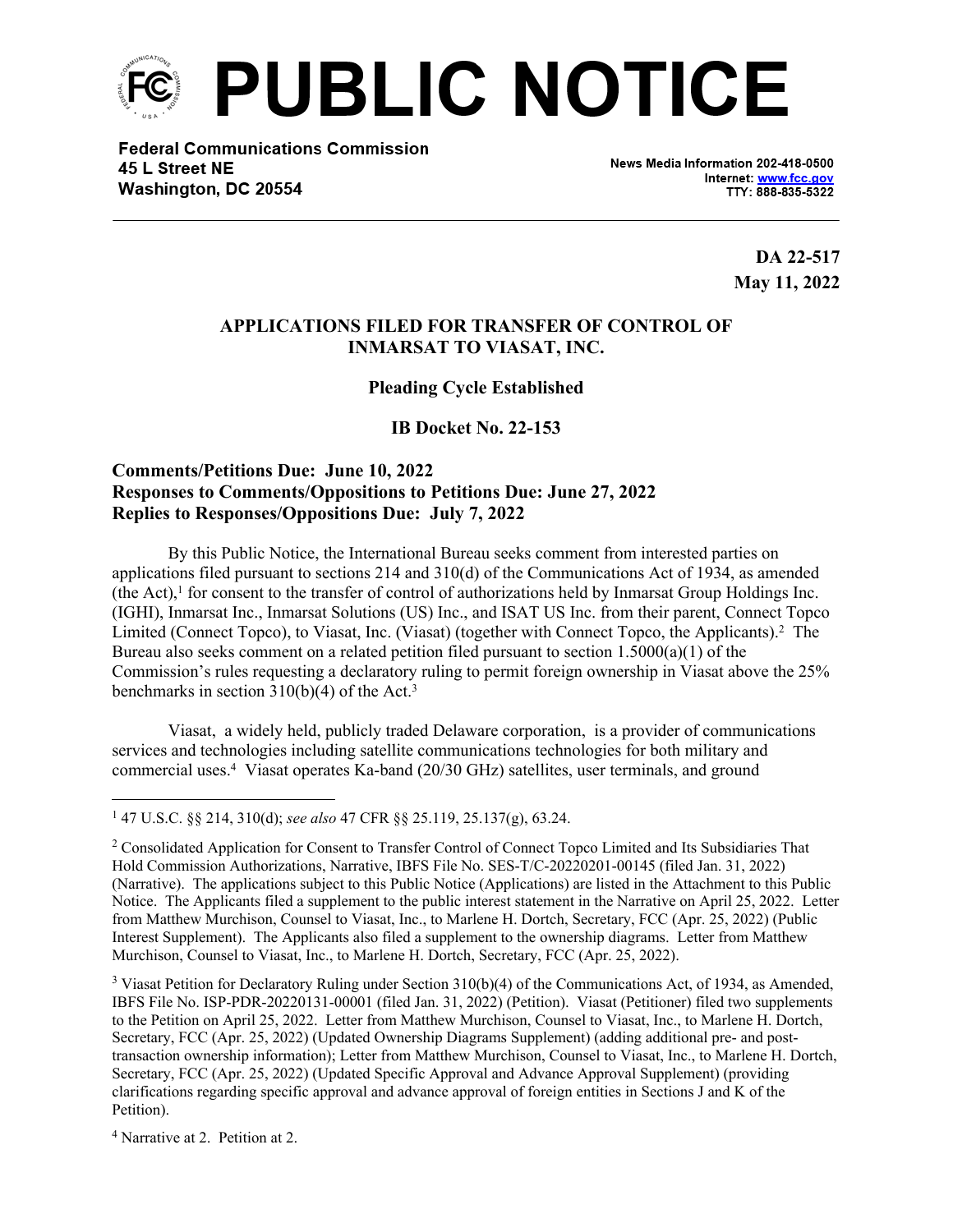infrastructure to provide broadband services to consumers, government users, and enterprises, including residential broadband service and in-flight broadband connectivity to passengers on aircraft.<sup>5</sup> According to the Petition, Viasat's broadband satellite network provides service throughout the United States, including through the ViaSat-1 and ViaSat-2 satellites.<sup>6</sup>

Connect Topco, a Guernsey limited company, is a corporate parent of Inmarsat Group Holdings Limited, a U.K. limited company that holds Commission grants of market access, earth station licenses, and international section 214 authorizations through four wholly owned Delaware corporations – IGHI, Inmarsat Inc., Inmarsat Solutions (US) Inc., and ISAT US Inc (together with Inmarsat Group Holdings Limited, Inmarsat).<sup>7</sup>

Inmarsat provides satellite services in the United States using spectrum in the L-band (1 GHz) and Ka-band to support connectivity to maritime vessels and safety of life services to maritime users, cockpit communications and safety of flight for commercial aircraft, and connectivity to business aircraft and government users.<sup>8</sup>

According to the Applicants, Connect Topco is directly owned by (i) Triton LuxTopHolding SARL, a Luxembourg limited liability company, which is owned by certain limited partnerships comprising the Apax IX investment fund controlled by Apax IX GP Co. Limited, a Guernsey limited company; (ii) WP Triton Co-Invest, L.P., a Cayman Islands exempted limited partnership, which is owned by certain investment funds controlled by Warburg Pincus LLC, a New York limited liability company; (iii) CPP Investment Board Private Holdings (4) Inc., a Canadian corporation which is a wholly owned subsidiary of Canada Pension Plan Investment Board; and (iv) 2684343 Ontario Limited, an Ontario, Canada corporation which is a wholly owned subsidiary of Ontario Teachers' Pension Plan Board.<sup>9</sup> Each of Triton LuxTopHolding SARL, WP Triton Co-Invest, L.P., CPP Investment Board Private Holdings (4) Inc., and 2684343 Ontario Limited (together, the Inmarsat Investors) directly holds 25% of Connect Topco's voting interests.<sup>10</sup>

On November 8, 2021, Viasat entered into a Share Purchase Agreement with the Inmarsat Investors and certain Inmarsat senior management shareholders (collectively, Inmarsat Shareholders), under which Viasat has agreed to acquire ownership of Connect Topco.<sup>11</sup> Inmarsat Shareholders are expected to receive \$850 million in cash, subject to adjustments, and newly issued shares of the common stock of Viasat valued at approximately \$3.1 billion and representing, in the aggregate, approximately 37.5% of the outstanding common stock of Viasat.<sup>12</sup> Viasat also is expected to assume approximately \$3.4 billion of net debt as part of the proposed transaction.<sup>13</sup>

9 *Id.* at 3.

<sup>13</sup> *Id.*

<sup>5</sup> Narrative at 2.

<sup>6</sup> Petition at 2-3.

<sup>7</sup> Narrative at 3, Attach. B; Petition at 3.

<sup>8</sup> Narrative at 2-3.

<sup>&</sup>lt;sup>10</sup> *Id.* Petition at 4. Connect Topco owns 99.19% of Connect Sub-Topco Limited with the remaining 0.81% owned by a small number of Inmarsat senior management. Narrative at 3. Connect Sub-Topco Limited has 100% indirect equity and voting interests in Inmarsat. *Id*., Attach. B.

<sup>11</sup> Narrative at 4. Petition at 11.

<sup>12</sup> Narrative at 4.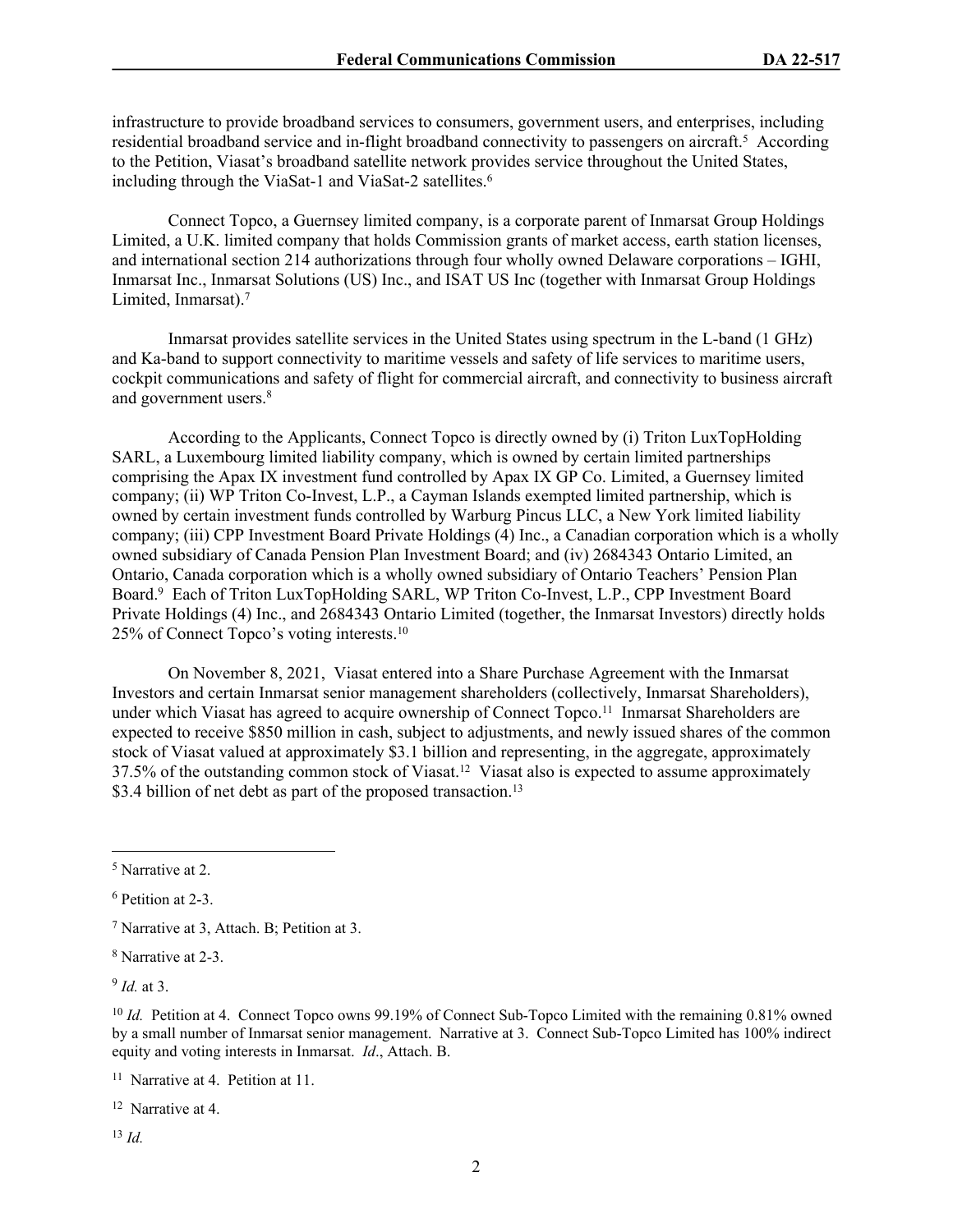The Applicants assert that grant of the Applications would serve the public interest, convenience, and necessity, and would not violate any statute or Commission rule or raise issues in the areas of national security, law enforcement, foreign policy, or trade policy.<sup>14</sup> The Applicants also claim competitive benefits from the proposed transaction. They contend that Viasat and Inmarsat have developed complementary businesses in a dynamic marketplace and that the combined company will be able to deliver more robust and innovative services.<sup>15</sup> The Applicants argue that combining the companies' existing fleets of satellites would result in enhanced bandwidth, reliability, and redundancy for customers while enabling the companies to reduce the satellite capacity fees they currently pay to third parties, thereby increasing efficiency.<sup>16</sup> The Applicants also argue that the proposed transaction would enable the companies to integrate Viasat's terminals and equipment technology business with Inmarsat's narrowband satellite services and to combine distribution channels to offer innovative pairings of services.<sup>17</sup> Regarding the claimed complementary nature of Viasat's and Inmarsat's services, the Applicants argue specifically that the proposed transaction will not result in competitive harm in market segments related to consumer broadband internet access, commercial aviation, business aviation, maritime, energy, government, satellite capacity supply, or in other segments.<sup>18</sup>

#### **Petition for Declaratory Ruling Under Section 310(b)(4)**

Viasat has filed a Petition pursuant to section 310(b)(4) of the Act and section 1.5000(a)(1) of the Commission's rules, to permit post transaction foreign ownership of the proposed controlling U.S. parent, IGHI, to exceed the 25% benchmarks specified in the Act.<sup>19</sup>

Consistent with the foreign ownership information in the Narrative and as described above, the Petition explains that, upon consummation of the proposed transaction, foreign entities will hold approximately 45% of the voting and equity interests in Viasat. According to the Petition, each of the Inmarsat Investors directly holds 25% of Connect Topco's voting interests, and in turn, Connect Topco owns 99.19% of Connect Sub-Topco Limited (Connect Sub-Topco), with the remaining 0.81% owned by a small number of Inmarsat senior management shareholders.<sup>20</sup> As a result of the proposed transaction, Connect Topco will become a direct, wholly owned subsidiary of Viasat, and Connect Sub-Topco, IGHI, and the Inmarsat Licensees will become indirect, wholly owned subsidiaries of Viasat.<sup>21</sup> The Petition states that after the proposed transaction, each of the Inmarsat Investors would continue to hold indirect

<sup>15</sup> *Id.* at 7-8.

<sup>17</sup> *Id.*

<sup>18</sup> *Id.* at 3-5.

<sup>20</sup> Petition at 4. According to the Petition, "Inmarsat Investors have a contractual right to designate for nomination up to two out of ten directors to Viasat's board of directors; their right to designate directors for nomination is subject to their ownership percentage of the total outstanding shares of Viasat's common stock. Those parties also are contractually obligated to vote their shares in accordance with the recommendation of the Viasat board of directors or any applicable committee thereof with respect to any action, proposal or matter to be voted on by the Viasat stockholders for a specified period." *Id.* at 5, 11.

<sup>21</sup> *Id*. at 5.

<sup>14</sup> *Id.* at 5, 9.

<sup>16</sup> Public Interest Supplement at 6.

<sup>&</sup>lt;sup>19</sup> On October, 24 2019, the Commission approved foreign ownership of 100% of the equity and voting interests in the Inmarsat Licensees' controlling U.S. parent, IGHI, and granted specific approval for each of the shareholders of Connect Topco and their respective foreign owners and controlling parties. *See* Applications Granted for the Transfer of Control of Inmarsat plc and Subsidiaries to Connect Bidco Limited; Declaratory Ruling on Foreign Ownership, Public Notice, 34 FCC Rcd 9571 (2019).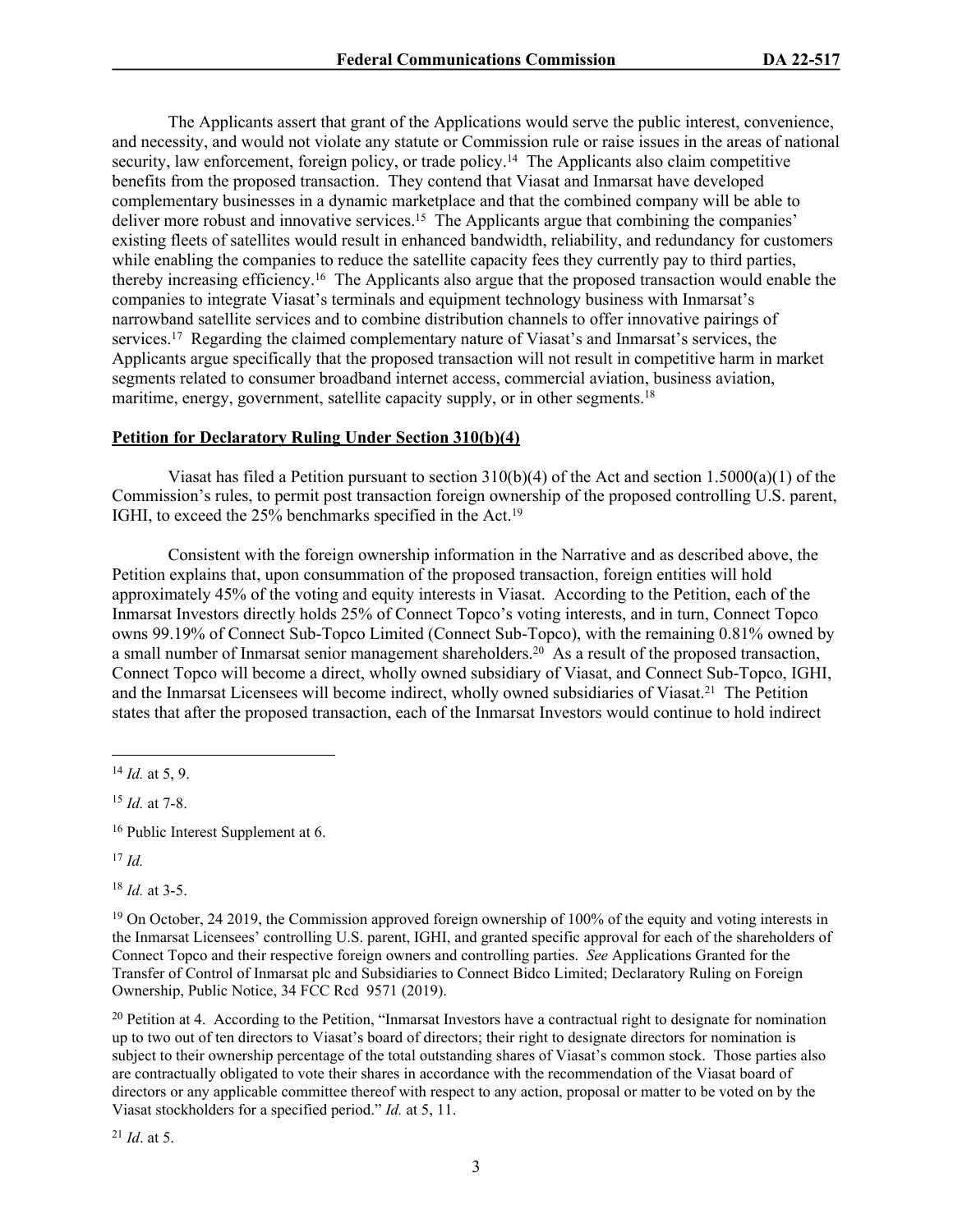interest in IGHI through Viasat, and the aggregate interest would be diluted from 100% to 37.50%.<sup>22</sup> According to the Petition, the remaining portion of the estimated 45% aggregate post-transaction foreign ownership is held by entities that are beneficial owners of common stock.<sup>23</sup>

Viasat seeks approval for non-controlling foreign entities and individuals in the aggregate to hold up to 100% of the equity and voting interests in Viasat.<sup>24</sup> Pursuant to section 1.5001(i) of the rules, Viasat also requests specific approval for the direct and/or indirect foreign equity and/or voting interests that would be held in IGHI upon completion of the proposed transaction by foreign-organized entities and foreign individuals as follows:

Inmarsat Solutions Limited (100% equity and voting) (United Kingdom); Inmarsat Finance III Limited (100% equity and voting) (United Kingdom); Inmarsat New Ventures Limited (100% equity and voting) (United Kingdom); Inmarsat Investments Limited (100% equity and voting) (United Kingdom); Inmarsat Group Limited (100% equity and voting) (United Kingdom); Inmarsat Holdings Limited (100% equity and voting) (United Kingdom); Inmarsat Group Holdings Limited (100% equity and voting) (United Kingdom); Connect Bidco Limited (100% equity and voting) (Guernsey); Connect Midco Limited (100% equity and voting) (Guernsey); Connect Sub-Topco Limited (100% equity and voting) (Guernsey); and Connect Topco Limited (100% equity and voting) (Guernsey).

Triton LuxTop Holding SARL (<9.375% equity and <9.375% voting) (Luxembourg), and the following affiliated entities and individuals:

Apax IX USD L.P. ( $\leq 6.197\%$  equity and  $\leq 8.418\%$  voting) (Guernsey); Apax IX USD Co-Investment L.P. (<0.055% equity and <8.418% voting) (Guernsey); Apax IX EUR L.P.  $(\le 2.127\%$  equity and  $\le 8.418\%$  voting) (Guernsey); Apax IX EUR Co-Investment L.P.  $\leq 0.039\%$  equity and  $\leq 8.418\%$  voting)(Guernsey); A9 USD (Feeder) L.P. (<2.784% equity and <2.784% voting) (Guernsey); A9 USD Founder L.P $(< 0.01\%$  equity and 0% voting) (Guernsey); A9 EUR (Feeder) L.P.  $(\leq 1.509\% \text{ equity and } \leq 1.509\% \text{ voting})$  (Guernsey); A9 EUR Founder L.P. (<0.01% equity and 0% voting) (Guernsey); Apax IX USD GP L.P., Inc.  $\left($  <0.044% equity and <8.418% voting) (Guernsey); Apax IX EUR GP L.P. Inc. (0% equity and <8.418% voting) (Guernsey); Apax IX GP Co. Limited  $\langle \leq 8.418\%$  equity and  $\leq 9.375\%$  voting) (Guernsey); Apax IX Founder GP Co. Limited (<0.01% equity and 0% voting) (Guernsey); Apax Guernsey (Holdco) PCC Limited Apax IX Cell (0% equity and <9.375% voting) (Guernsey); Connect Syndication L.P.  $(<0.957\%$  equity and  $<0.957\%$  voting) (Guernsey); Connect Syndication GP Co. Limited (0% equity and <0.957% voting) (Guernsey); The Hirzel IV Purpose Trust  $(0\%$  equity and  $\leq 9.375\%$  voting) (Guernsey); Andrew Guille (Trustee, 0% equity and <9.375% voting) (United Kingdom); Jacqueline Ward (Trustee, 0% equity and <9.375% voting) (United Kingdom); and Simon Cresswell (Trust Enforcer, 0% equity and 0% voting) (Australia).

CPP Investment Board Private Holdings (4) Inc. (<9.375% equity and <9.375% voting)

<sup>22</sup> *Id*. at 8, 10.

<sup>23</sup> *Id*.

<sup>&</sup>lt;sup>24</sup> Updated Specific Approval and Advance Approval Supplement at 11; Updated Ownership Diagrams Supplement.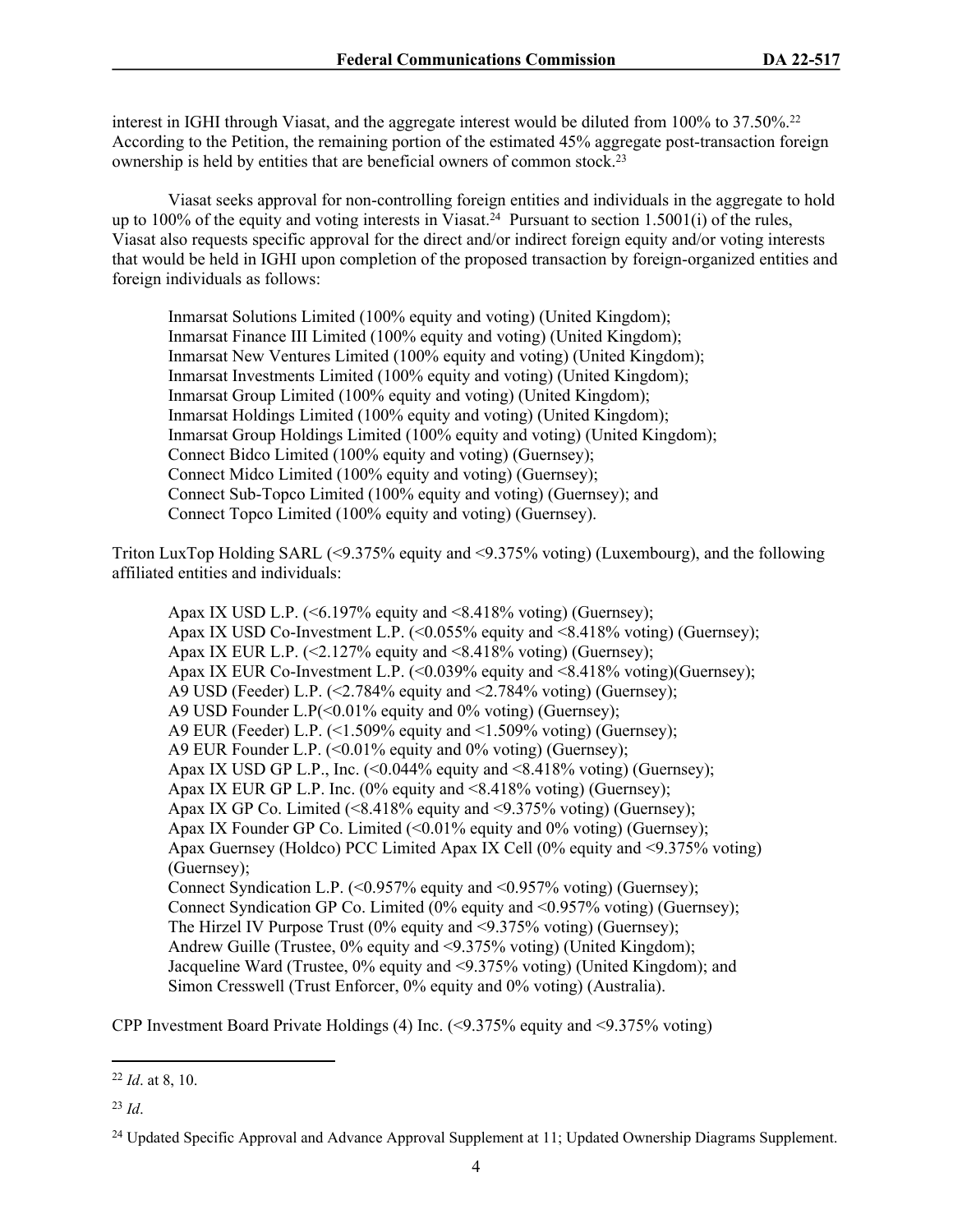(Canada), and the following affiliated entities:

Canada Pension Plan Investment Board (<9.375% equity and <9.375% voting) (Canada); and Ontario Teachers' Pension Plan Board (<9.375% equity and <9.375% voting) (Canada).

WP Triton Co-Invest, L.P. (<9.27% equity and <9.27% voting) (Cayman Islands), and the following affiliated entities:

Warburg Pincus (Callisto-A) Global Growth (Cayman), L.P. (<1.89% equity and <1.89% voting) (Cayman Islands); Warburg Pincus (Europa) Global Growth (Cayman), L.P. (<1.92% equity and <1.92% voting) (Cayman Islands); Warburg Pincus Global Growth-B (Cayman), L.P. (<1.39% equity and <1.39% voting) (Cayman Islands); Warburg Pincus Global Growth-E (Cayman), L.P.  $\ll 1.19\%$  equity and  $\ll 1.19\%$ voting) (Cayman Islands); WP Global Growth Partners (Cayman), L.P. (<0.17% equity and <0.17% voting) (Cayman Islands); Warburg Pincus Global Growth Partners (Cayman), L.P. (<0.7% equity and <0.47% voting) (Cayman Islands); WP Triton Investment, L.P. (<2.24% equity and <2.24% voting) (Cayman Islands); Warburg Pincus (Cayman) Global Growth GP, L.P. (0% equity and <9.27% voting) (Cayman Islands); Warburg Pincus Partners II (Cayman), L.P. (0% equity and <9.27% voting) (Cayman Islands); and Warburg Pincus (Bermuda) Private Equity GP, Ltd. (0% equity and <9.27% voting) (Bermuda).

Pursuant to section 1.5001(k) of the rules, Viasat requests advance approval to permit Connect Topco and the non-U.S. entities that directly and indirectly own IGHI, and the Inmarsat Investors and their owners and controlling parties to increase their interests in IGHI up to and including a noncontrolling 49.99% equity and voting interest.<sup>25</sup>

#### **Referral to Executive Branch Agencies**

Through this Public Notice, pursuant to Commission practice, the applications and petition for declaratory ruling set forth in the Attachment are being referred to the relevant Executive Branch agencies for their views on any national security, law enforcement, foreign policy, or trade policy concerns related to the foreign ownership of the Applicants and Petitioner.<sup>26</sup>

## **GENERAL INFORMATION**

The applications identified herein have been found, upon initial review, to be acceptable for filing. The Commission reserves the right to return any application if, upon further examination, it is determined to be defective and not in conformance with the Commission's rules and policies.

<sup>25</sup> *Id.*

<sup>26</sup> *See Process Reform for Executive Branch Review of Certain FCC Applications and Petitions Involving Foreign Ownership,* Report and Order, 35 FCC Rcd 10927 (2020); *see also Rules and Policies on Foreign Participation in the U.S. Telecommunications Market; Market Entry and Regulation of Foreign- Affiliated Entities*, Report and Order and Order on Reconsideration, 12 FCC Rcd 23891, 23918-19, paras. 61-63 (1997), recon. denied, 15 FCC Rcd 18158 (2000).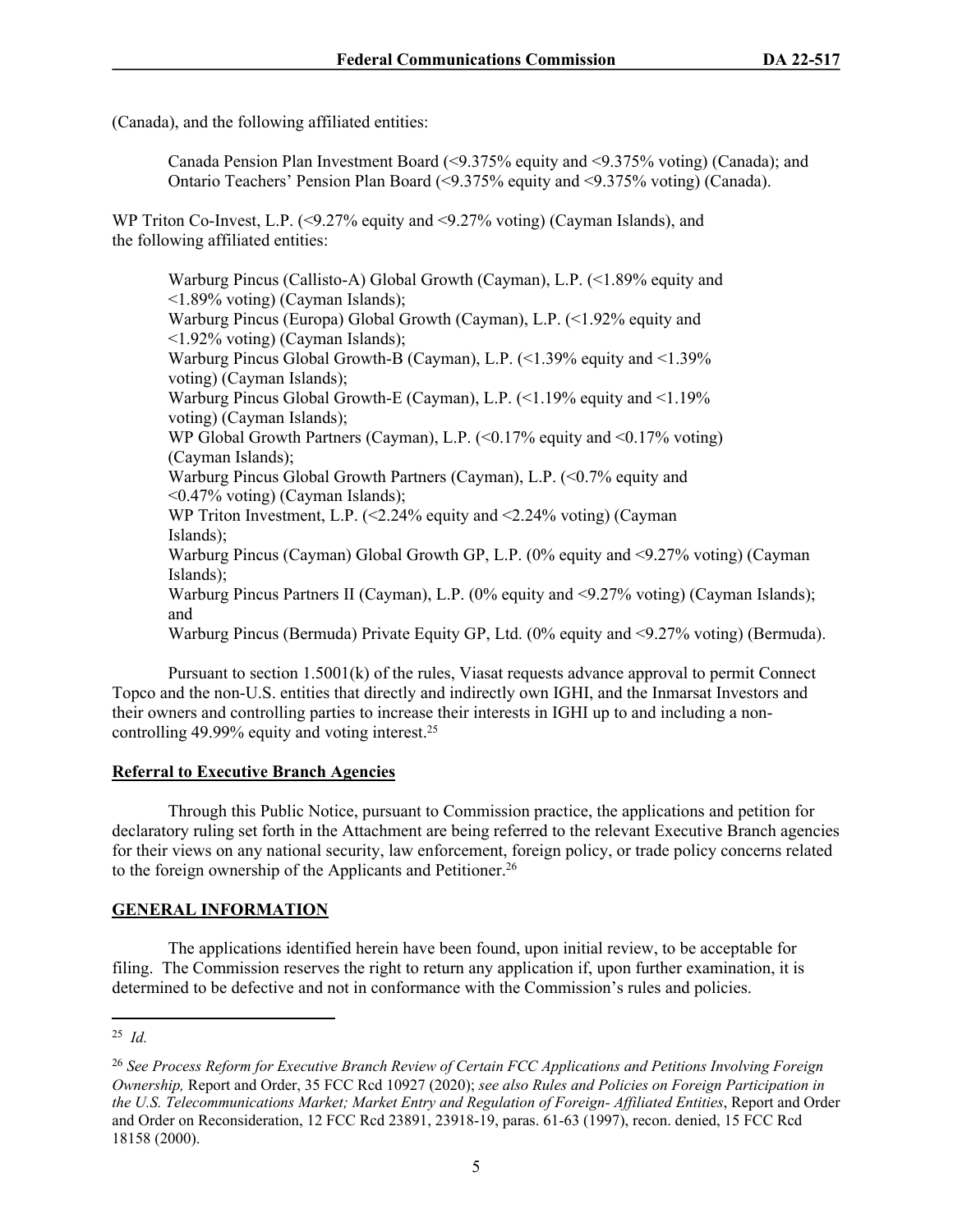Interested parties may file comments **on or before June 10, 2022**, responses to comments **on or before June 27, 2022**, and replies to responses **on or before July 7, 2022**. Comments may be filed in the docket using the Commission's Electronic Comment Filing System (ECFS) or by paper.

- Electronic Filers: Comments may be filed electronically by accessing ECFS at [http://apps.fcc.gov/ecfs/.](http://apps.fcc.gov/ecfs/)
- **Paper Filers:** Parties who choose to file by paper must file an original and one copy of each filing. If more than one docket or rulemaking number appears in the caption of this proceeding, filers must submit two additional copies for each additional docket or rulemaking number.
	- Filings can be sent by commercial overnight courier or by first-class or overnight U.S. Postal Service mail.<sup>27</sup> All filings must be addressed to the Commission's Secretary, Office of the Secretary, Federal Communications Commission.
	- Commercial overnight mail (other than U.S. Postal Service Express Mail and Priority Mail) must be sent to 9050 Junction Drive, Annapolis Junction, MD 20701. U.S. Postal Service first-class, Express, and Priority mail must be addressed to 45 L Street, NE, Washington, DC 20554.

People with Disabilities: We ask that requests for accommodations be made as soon as possible in order to allow the agency to satisfy such requests whenever possible. Send an email to [fcc504@fcc.gov](mailto:fcc504@fcc.gov) or call the Consumer and Governmental Affairs Bureau at (202) 418-0530.

The proceeding in this Notice shall be treated as a "permit-but-disclose" proceeding in accordance with the Commission's *ex parte* rules. Persons making *ex parte* presentations must file a copy of any written presentation or a memorandum summarizing any oral presentation within two business days after the presentation (unless a different deadline applicable to the Sunshine period applies). Persons making oral *ex parte* presentations are reminded that memoranda summarizing the presentation must (1) list all persons attending or otherwise participating in the meeting at which the *ex parte* presentation was made, and (2) summarize all data presented and arguments made during the presentation. If the presentation consisted in whole or in part of the presentation of data or arguments already reflected in the presenter's written comments, memoranda or other filings in the proceeding, the presenter may provide citations to such data or arguments in his or her prior comments, memoranda, or other filings (specifying the relevant page and/or paragraph numbers where such data or arguments can be found) in lieu of summarizing them in the memorandum. Documents shown or given to Commission staff during *ex parte* meetings are deemed to be written *ex parte* presentations and must be filed consistent with rule 1.1206(b), 47 CFR § 1.1206(b). Participants in this proceeding should familiarize themselves with the Commission's *ex parte* rules.

To allow the Commission to consider fully all substantive issues regarding the application in as timely and efficient a manner as possible, petitioners and commenters should raise all issues in their initial filings. New issues may not be raised in responses or replies.<sup>28</sup> A party or interested person seeking to raise a new issue after the pleading cycle has closed must show good cause why it was not possible for it to have raised the issue previously. Submissions after the pleading cycle has closed that

<sup>&</sup>lt;sup>27</sup> Effective March 19, 2020, and until further notice, the Commission no longer accepts any hand or messenger delivered filings. This is a temporary measure taken to help protect the health and safety of individuals, and to mitigate the transmission of COVID-19. *See FCC Announces Closure of FCC Headquarters Open Window and Change in Hand-Delivery Policy*, Public Notice, DA 20-304 (Mar. 19, 2020), [https://www.fcc.gov/document/fcc](https://www.fcc.gov/document/fcc-closes-headquarters-open-window-and-changes-hand-delivery-policy)[closes-headquarters-open-window-and-changes-hand-delivery-policy.](https://www.fcc.gov/document/fcc-closes-headquarters-open-window-and-changes-hand-delivery-policy)

<sup>28</sup> *See* 47 CFR § 1.45(c).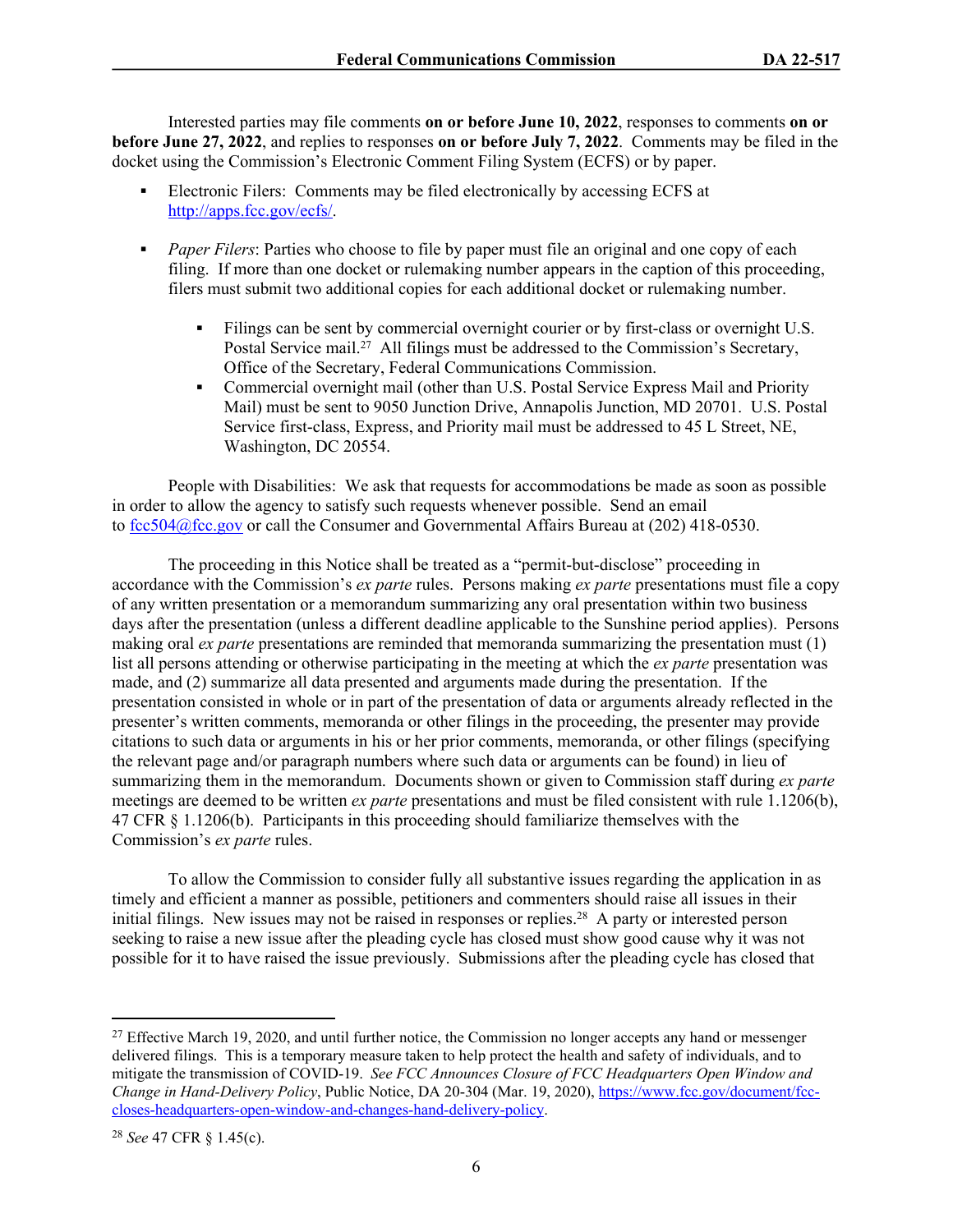seek to raise new issues based on new facts or newly discovered facts should be filed within 15 days after such facts are discovered. Absent such a showing of good cause, any issues not timely raised may be disregarded by the Commission.

For further information, contact Clay DeCell, International Bureau, (202) 418-0803.